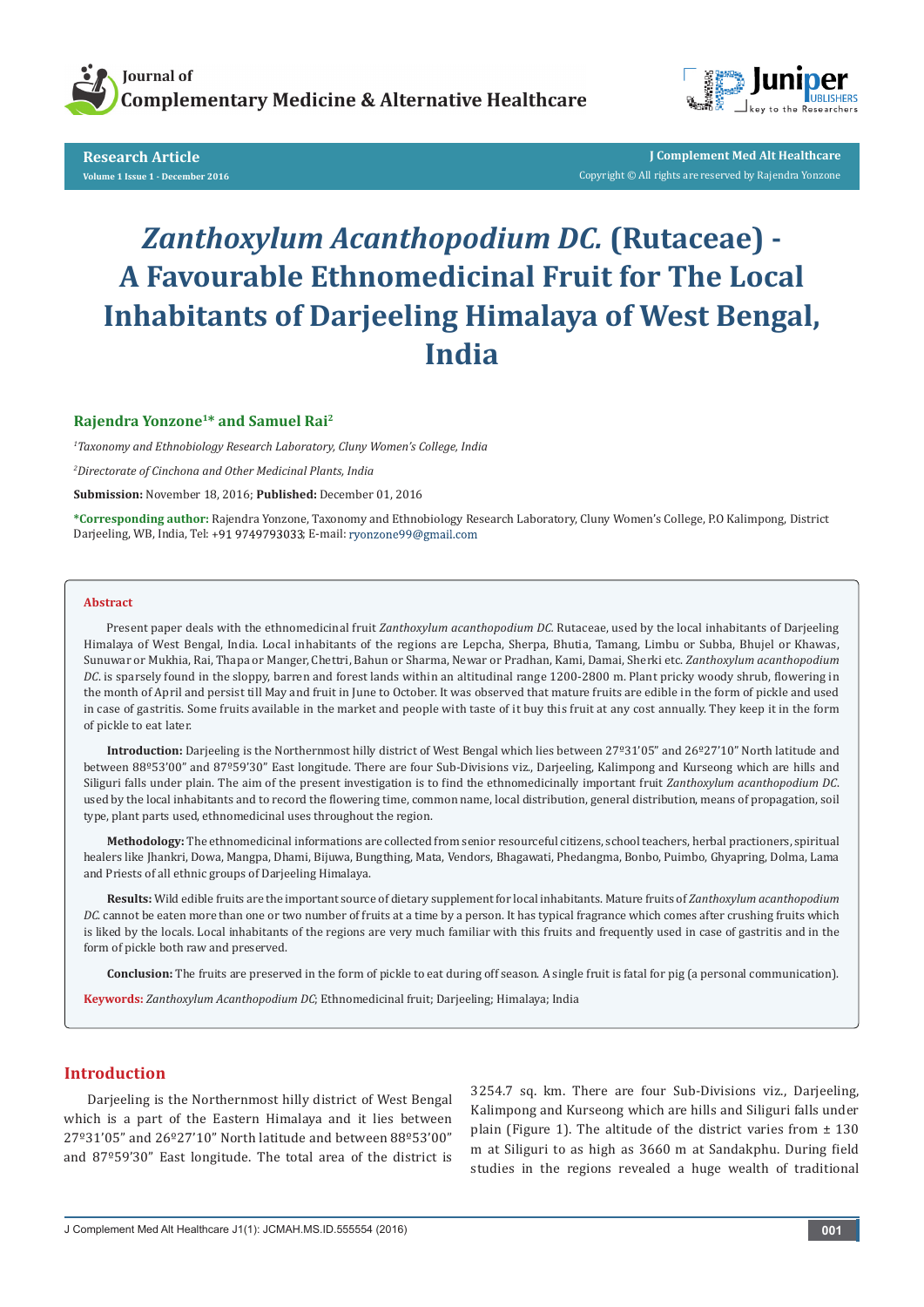knowledge on ethnomedicinal plants and their uses amongst the people. Extensive field survey was conducted to the study areas and collected authentic and valuable information. The specimens were collected without uprooting and disturbing in the nature and properly worked out both in the field and the laboratory and pressed in blotting paper. Finally, the specimens are preserved in Taxonomy and Ethnobiology Research Laboratory of Cluny Women's College, Kalimpong. It is found that mature fruits of *Zanthoxylum acanthopodium DC*. is ethnomedicinally important and largely used in case of gastritis and edible in the form of pickle in their daily food by the local inhabitants of the district. The region harbour large number of plant species with wide range of diversity and distribution. This region was explored by Sir J. D. Hooker 1848-49, and mentioned in his work *Flora of British India* [1]. Cowan & Cowan [2] and Biswas & Chopra [3], have contributed major report in medicinal plants of Darjeeling and Sikkim regions. The medicinal and ethnomedicinal plants of the region and their uses are partially studied by workers like Yonzone et al. [4]; Yonzone, [5]; Rai *et al*. [6], Rai & Bhujel [7], Yonzone & Bhujel [8], Rai *et al*. [9], Yonzone et al. [10-14]. Flora of Bhutan by Grierson & Long [15] and by Noltie [16] also have studied to carry out this work.



The ethnomedicinal informations are collected during the year June 2007 to June 2009 and November 2013 to October 2016 through interviews from senior resourceful citizens, school teachers, herbal practioners, spiritual healers like Jhankri, Dowa, Mangpa, Dhami, Bijuwa, Bungthing, Mata, Vendors, Bhagawati, Phedangma, Bonbo, Puimbo, Ghyapring, Dolma, Lama and Priests of all ethnic groups of Darjeeling Himalaya. Group discussion was also arranged with the informants in local language (Nepali vernacular). As per the suggestion of interviewed people and the literatures, all the ethnomedinical plant species were collected during flowering times covering all the seasons of the year without uprooting and disturbing the nature. The collected specimens were worked out in the field and pressed in blotting paper and pressed. Identification and authentification of identified specimens was done in the herbaria at Central National Herbarium, Botanical Survey of India, Sinpur, Howrah and Sikkim circle (Gangtok) and finally from Department of Botany, North Bengal University, Rajarammohunpur, district Darjeeling. Necessary photographs were collected. Herbarium preparation, identification and documentation work was done in the Taxonomy and Ethnobiology Research Laboratory. The aim of the present investigation is to find the ethnomedicinally important fruit *Zanthoxylum acanthopodium DC*. used by the local inhabitants in case of gastritis and edible in the form of fresh and preserved pickle and to record the flowering time, common name, local distribution, general distribution, means of propagation, soil type, plant parts used, ethnomedicinal uses throughout the region.

## **Botanical Description**

Perennial erect shrub with spiny stem (Plate 1: A,B,&C), 250- 300 cm tall. Branches brown tomentose. Leaves odd-pinnate, 10-30cm long, ovate, lanceolate to oblong, acute, margin serrate; wings 0.8-1.2cm broad between leaflets (Plate 1: D&E). Flowers in subumbellate panicles. Male flowers; calyx-lobed, petals 4, ovate-elliptic, stamens 4, female. Flowers; calyx and corolla as in male flowers; carpels 4, ovoid, styles cohering. Ovary 2-5, carpellate, Fruit berry, ovoid and glandular (Plate 1: F,G,H&I).



stem; B. Habit (Fruiting twig); C. Branch with fruits; D. Ventral view of large leaf; E. Dorsal view of small leaf; F. Mature fruits in bunch, G. Enlarge view of fruits; H. L.S. of single fruit and I. T.S. of single fruit.

| Flowering:                  | April - May.                                 |
|-----------------------------|----------------------------------------------|
| Fruiting:                   | June - October.                              |
| Common name:                | Bokay Timbur (Nepali<br>Vernacular).         |
| Present availability within |                                              |
| Darjeeling Himalaya:        | Sparse in habitat.                           |
| Specimen Cited:             | India, West Bengal, Darjeeling,<br>Kalimpong |
| Block – I, Gumbahatta.      |                                              |
| Local distribution within   |                                              |
| Darjeeling Himalaya:        | Seri khola, Darjeeling,                      |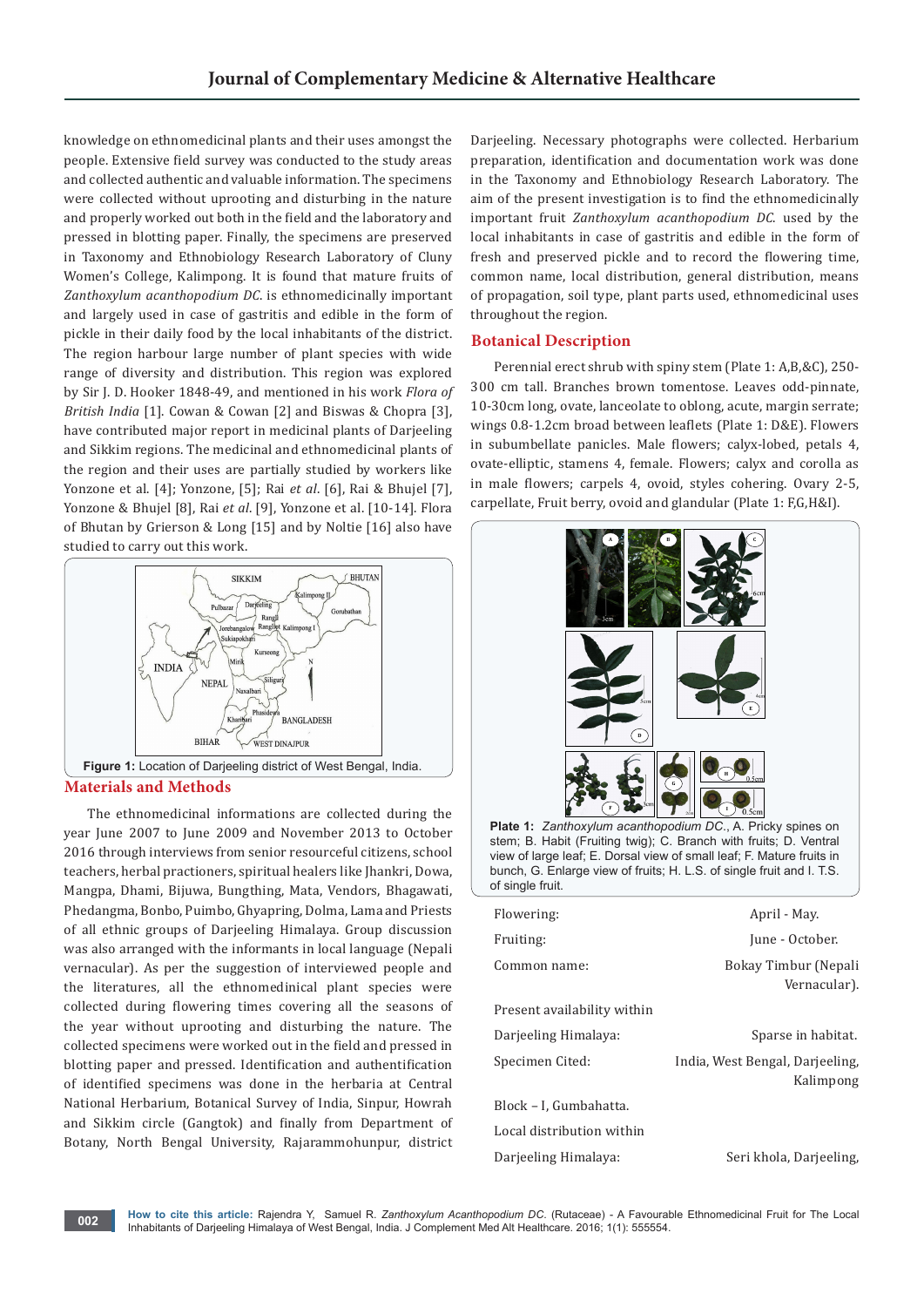Lopchu,

| Sukiapokhari, Senchel, Samalbong, Nimbong,<br>Pedong, |
|-------------------------------------------------------|
|                                                       |
| $1600 - 2800$ m.                                      |
| Canada and U.P.                                       |
| Through seeds.                                        |
| June - October.                                       |
|                                                       |

**Soil type:** In natural habitat, it is preferably grown in less acidic to moderate acidic soil with pH 3 - 4.5. Sandy loam, clay to red lateritic soil is best for its cultivation.

#### **Plant parts used:**

Mature fruits, bark, leaves and roots.

### **Chemical constituents**

The leaves of *Zanthozylum acanthopodium DC*, obtained 58 commpounds, with 75.6% of the oil and important compounds were linalool (14.3%), 9,12-octadecadienol (8.4%), 1.8-cineole (7.7%, 2-undecanone (7.3%), farnesol (3.6%), 9,12,15-octadecatrienol (3.2%), β-caryophyllene (3.0%) and phytol (3.0%) with other seven trace compounds (less than 0.02%) [17].

# **Ethnomedicinal uses**

**Local:** Mature fruits are eaten in case of gastritis, stomach colic and liver complain, fruits are used as anti typhoid, gastritis, liver disorder and toothache. The bark and seeds are used as a tonic in fever and bowel complaints. It is supposed to possess stomachia and carminative properties. In the ayurvedic medicine, the bark, fruits and seeds are extensively employed as carminative, stomachic and anthelmintic. The fruits are used for gums and dental disorders as dyspepsia and lotion for scabies. Fresh roots are used to cure dental problem. An essential oil derived from the dried fruits is used in the preparation of tooth powders.

### **Results and Discussion**

Wild edible fruits are the important source of dietary supplement for local inhabitants of certain geographical region of the country. The tribal population are eagerly engaged to eat such wild fruits and vegetable items for their survival. Similarly, *Zanthoxylum acanthopodium DC*. is such a fruit which cannot be eaten more than one or two number of fruits at a time by a person. It has typical fragrance which comes after crushing fruits which is liked by the locals. People of the region mainly ethnic groups like Lepcha, Sherpa, Bhutia, Tamang, Limbu or Subba, Rai, Thapa or Manger, Newar or Pradhan, Bhujel or Khawas, Sunuwar or Mukhia, Chettri, Bahun or Sharma, Kami, Damai, Sherki are very much familiar with this fruits and frequently used in case of gastritis and in the form of pickle both raw and preserved. Once fruit is craushed inside mouth using teeth causes breethlessness leading to death of the eater. However, any person suffering by

breathlessness after causing *Zanthoxylum acanthopodium DC*. fruits is given a pinch of fine soil, he quickly recovers. In fact eating of soil is the only immediate solution to this problem (mother's instruction to the last author during childwood which they practically experimented among brothers during their childhood taking fruit). Fruits are sold in the markets of Kalimpong (Plate 2: A&B), Darjeeling and Kurseong in the month of June -August.



(within black circle) sold in the Kalimpong main town market by Lepcha merchant; B. Market display mature fruits.

## **Conclusion**

The fruits are preserved in the form of pickle to eat during off season along with chilli as "achar". It looses its breedthlessness property once it is preserved using salt which makes it convinent to use. A single fruit is fatal for pig (a personal communication).

#### **Acknowledgements**

All the people who were interviewed during survey period are acknowledged for their help and cooperation with the team.

#### **References**

- 1. Hooker JD (1872-1897) Flora of British India. Vols. I-VII. International Book Distributors, Dehra-Dun, India.
- 2. Cowan AM, Cowan JM (1929) The trees of North Bengal including shrubs, woody climbers, bamboos, palms and tree ferns. Bengal Secretariat Book Depot, Calcutta, India.
- 3. Biswas KP, Chopra RN (1956) Common medicinal plants of Darjeeling and Sikkim Himalayas, Alipur, Calcutta, India.
- 4. Yonzone GS, Yonzone KN, Tamang KK (1984) Medicinal plants of Darjeeling district. Jour Eco Tax Bot, Jodhpur, India, 5(3): 605-616.
- 5. Yonzone GS (1996) Medicinal plants in the Darjeeling district. Proc. Medicinal plants, Herbal drugs and Rural health. Max Muller Bhavan, Calcutta, India, pp. 102-111.
- 6. Rai PC, Sarkar A, Bhujel RB, Das AP (1998) Ethnobotanical studies in some fringe areas of Sikkim and Darjeeling Himalayas. Jour Hill Res, Sikkim, India, 11(1): 12-21.
- 7. Rai SK, Bhujel RB (1999) Note on some less known ethnomedicinal plants from the Darjeeling Himalayas. Jour Hill Res, Sikkim, India, 12(2):160-163.
- 8. Yonzone Rajendra, Bhujel RB (2009) Medicinal and Aromatic Plants of Darjeeling District and Documentation of Status Habitat and local Uses of the Plant Species, Project Report. WBSCST, Kolkata and Cluny Women's College, Kalimpong, Darjeeling, India.
- 9. Rai Anita, Rai Samuel, Yonzone Rajendra (2013) Ethno Medicinal Plants used by the People of Darjeeling Hills in the Eastern Himalaya. Universal Jour Pharmacy 2(1): 122-134.